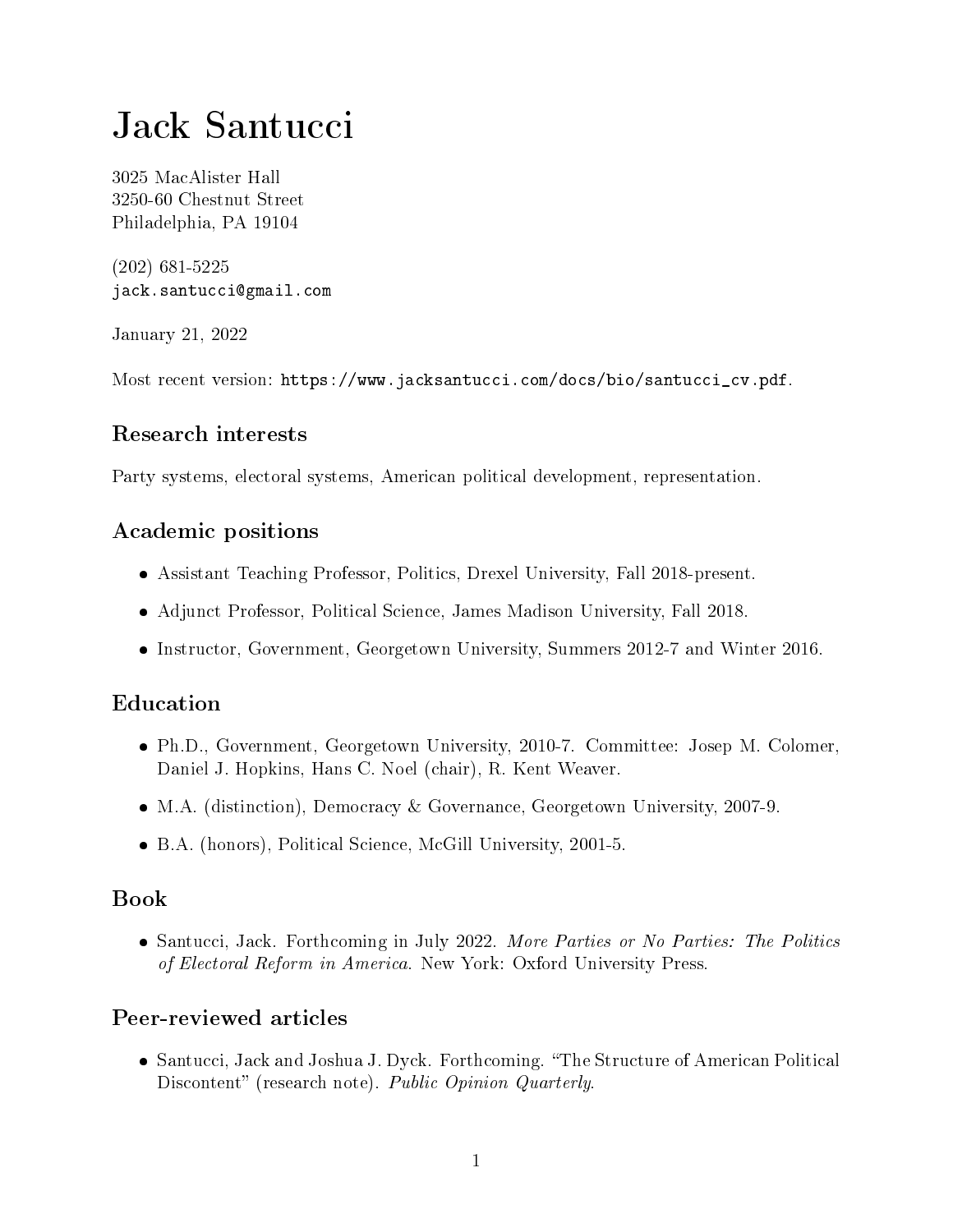- Santucci, Jack. 2021. "Variants of Ranked-choice Voting from a Strategic Perspective." Politics and Governance 9 (2): 344-353. [https://doi.org/10.17645/pag.](https://doi.org/10.17645/pag.v9i2.3955) [v9i2.3955.](https://doi.org/10.17645/pag.v9i2.3955)
- McCarthy, Devin and Jack Santucci. 2021. "Ranked-choice Voting as a Generational Issue in Modern American Politics." Politics & Policy 49 (1): 33-60. [https://doi.](https://doi.org/10.1111/polp.12390) [org/10.1111/polp.12390.](https://doi.org/10.1111/polp.12390)
- Santucci, Jack. 2020. "Did the Party System Change from 2012-16?" (research note). Journal of Elections, Public Opinion and Parties, early version. [https://doi.org/](https://doi.org/10.1080/17457289.2020.1794884) [10.1080/17457289.2020.1794884.](https://doi.org/10.1080/17457289.2020.1794884)
- Santucci, Jack. 2019. "Using Mixed Methods to Recover Electoral History: The American Path to Proportional Voting." SAGE Research Methods Cases, Part 2. [https://doi.org/10.4135/9781526462695.](https://doi.org/10.4135/9781526462695)
- Santucci, Jack. 2018. Maine Ranked-choice Voting as a Case of Electoral-system Change."  $Representation 54 (3): 297-311. \n<https://doi.org/10.1080/00344893>.$ [2018.1502208.](https://doi.org/10.1080/00344893.2018.1502208)
- Santucci, Jack. 2018. "Evidence of a Winning-cohesion Tradeoff under Multi-winner [Ranked-choice Voting.](https://osf.io/preprints/socarxiv/qjtwn/)" Electoral Studies 52: 128-138. [https://doi.org/10.1016/j.](https://doi.org/10.1016/j.electstud.2017.11.003) [electstud.2017.11.003.](https://doi.org/10.1016/j.electstud.2017.11.003)
- Santucci, Jack. 2017. "Party Splits, not Progressives: The Origins of Proportional Representation in American Local Government." American Politics Research 45 (3): 494-526. [https://doi.org/10.1177/1532673X16674774.](https://doi.org/10.1177/1532673X16674774)

#### Selected working papers

- Do Ranked Ballots Stimulate Candidate Entry? With Jamil S. Scott. [https://](https://ssrn.com/abstract=3956554) [ssrn.com/abstract=3956554.](https://ssrn.com/abstract=3956554)
- Multi-seat Districts and Larger Assemblies Produce More Diverse Racial Representation." With Michael Latner and Matthew S. Shugart. [https://ssrn.com/abstract=](https://ssrn.com/abstract=3911532) [3911532.](https://ssrn.com/abstract=3911532)

#### Book reviews

- Santucci, Jack. 2021. "Electoral Capitalism: The Party System in New York's Gilded Age. By Jeffrey D. Broxmeyer. Philadelphia: University of Pennsylvania Press, 2020. 240p. \$55.00 cloth." Perspectives on Politics 19 (3): 1013-4. [https://doi.org/10.](https://doi.org/10.1017/S1537592721001298) [1017/S1537592721001298.](https://doi.org/10.1017/S1537592721001298)
- Santucci, Jack. 2021. "The politics industry: How political innovation can break partisan gridlock and save our democracy. Gehl, Katherine M. and Porter, Michael E.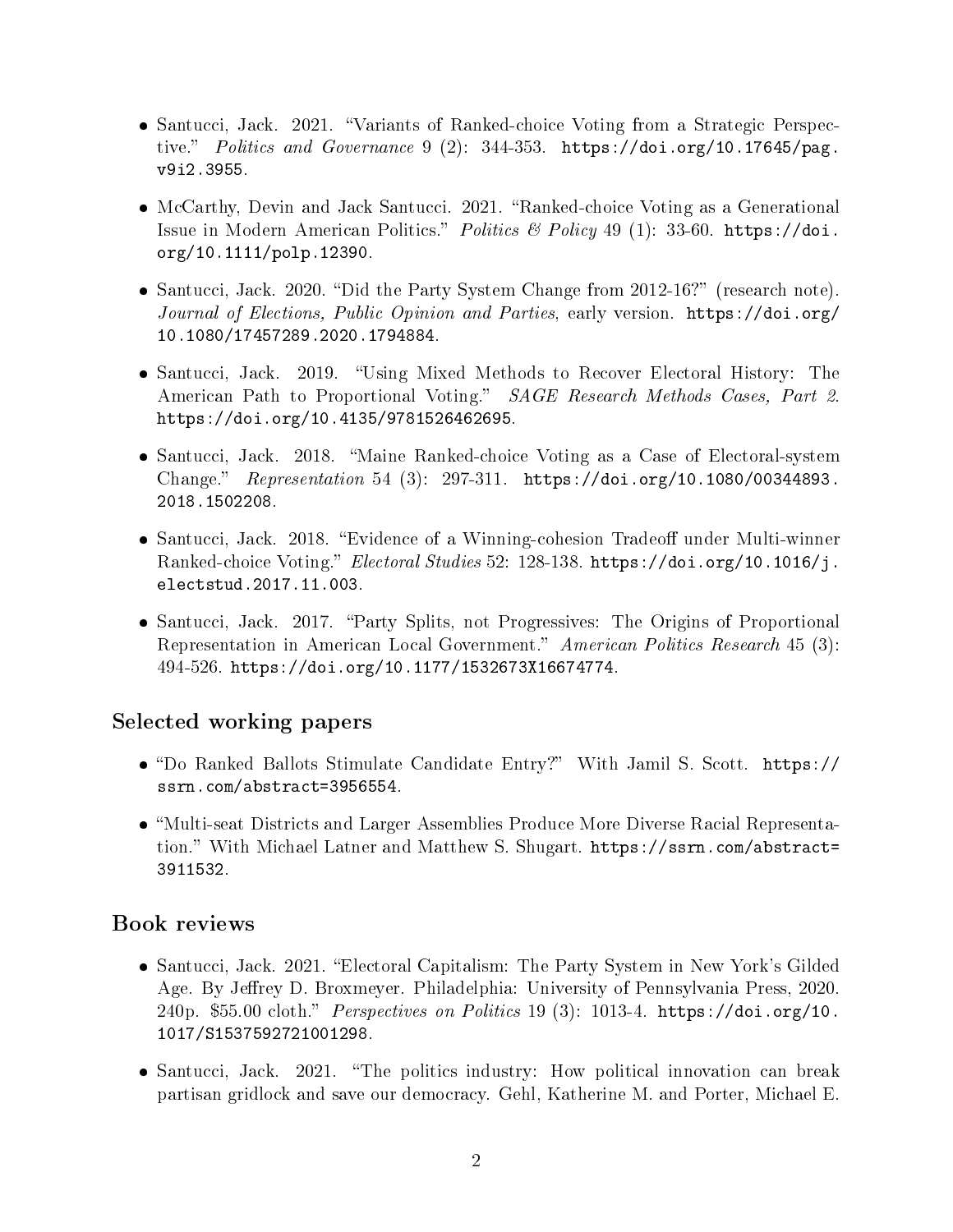Harvard Business School, Cambridge, MA, 2020. 316 pp. \$30.00 (cloth)." Governance 34: 596-9. [https://doi.org/10.1111/gove.12587.](https://doi.org/10.1111/gove.12587)

• Santucci, Jack. 2020. "Multiparty America?" The Journal of Politics 82 (4): e35-e39. [https://doi.org/10.1086/708937.](https://doi.org/10.1086/708937)

### Significant grants

- East-coast and National Experimental Tests of Candidate Entry under Single-seat Ranked-choice Voting, with Measurement of Attitudes toward Descriptive Representation" (\$23,000, with Jamil Scott), New America, 2020.
- "STV Municipal Analysis" (\$25,000, with Michael Latner and Matthew Shugart), New America, 2020.
- $\bullet$  "Analyzing Legislative Voting in Small Councils" (\$4,400), Massive Data Institute, McCourt School of Public Policy, Georgetown University, 2015.

## Courses taught

American politics

- Introduction to American politics (100-level, Georgetown and Drexel)
- American political development (300-level, Drexel)
- Congress (300-level, Drexel)
- Parties & elections (300-level, James Madison and Drexel)
- State & local government (300-level, Drexel)
- Urban politics (300-level, Georgetown and Drexel)

#### Comparative politics

- Introduction to comparative politics (100-level, Georgetown)
- Comparative democratic institutions (200-level, Drexel)
- Social movements (200-level, Drexel)

#### Research methodology

- Introduction to political science (100-level, Drexel)
- Introduction to research design (100-level, Drexel)
- Qualitative methods (200-level, Drexel)
- Quantitative methods in R (200-level, Drexel)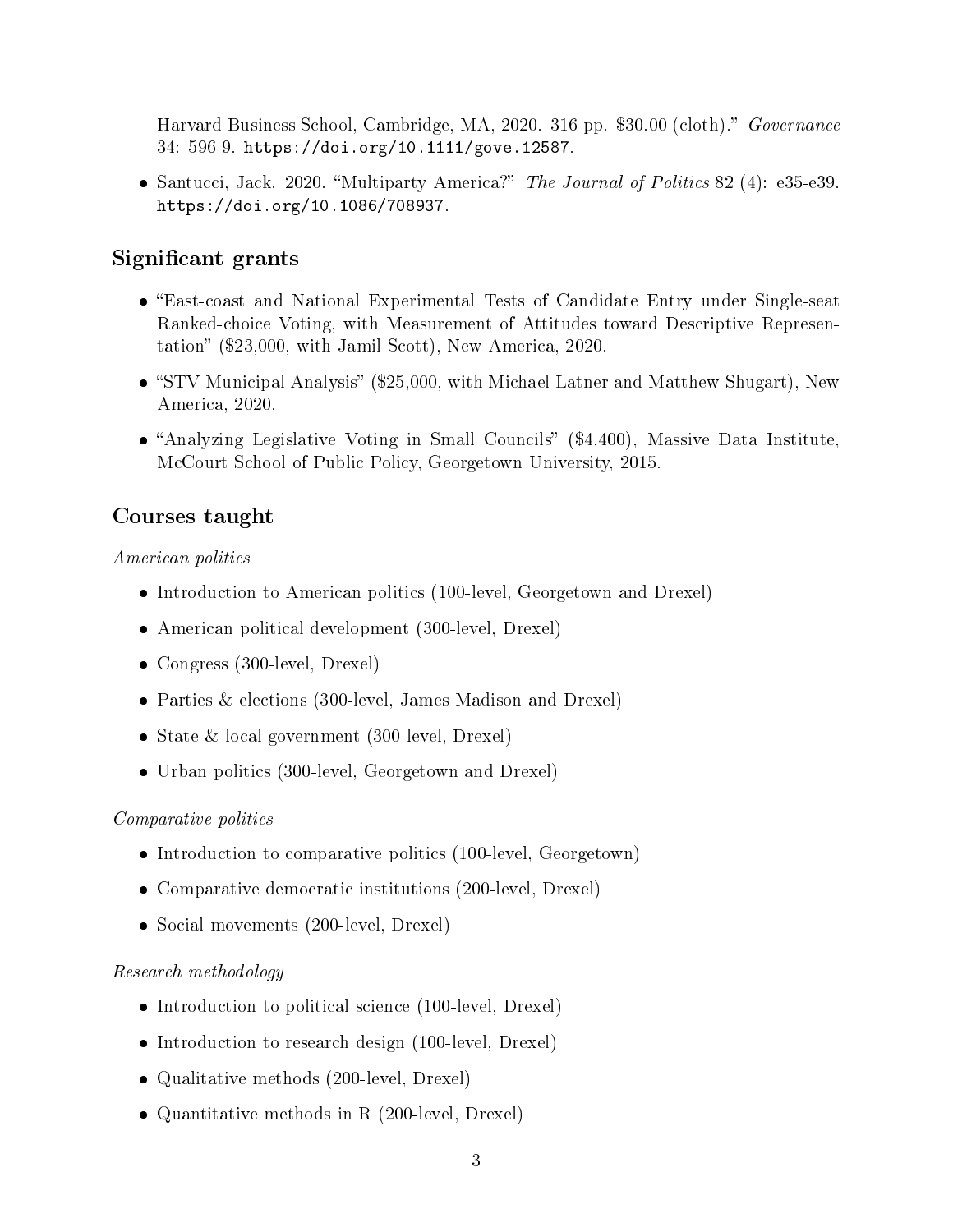## Undergraduate mentoring

- Steven White, Drexel University, Fall 2021. Research co-op, ranked-choice voting.
- Medina Talebi, Drexel University, Spring 2021. Research co-op, minority representation, joint supervision with Michael Latner.
- Devon Rutledge, Drexel University, Summer 2020. Research co-op, survey design.
- Andrew Rosenthal, Drexel University, Summer 2020. Research co-op, urban political development.
- Lev Boonin, Drexel University, Fall 2019. Independent study, Congressional apportionment.

## Service to the university

- Member, Search Committee in American Politics (NTT), Drexel University, 2021.
- Member, Truman Scholarship Selection Committee, Drexel University, 2020.
- Member, Committee on DEI, Political Science Department, Drexel University, 2020-1.
- Moderator, Panel discussion on the Electoral College, Pennoni Honors College, Drexel University, October 29, 2020.
- Coordinator, Pennsylvania Statewide Redistricting Town Hall, Drexel University, February 21, 2019.

# Service to the discipline

- Division Co-chair (with Heather Stoll), Section on Representation & Electoral Systems, APSA Annual Meeting, 2021.
- Co-organizer (with Mara Suttmann-Lea), Election Sciences Conference Within a Conference, SPSA Annual Meeting, 2021.
- Panel chair and/or discussant: APSA (2017, 2020); MPSA (2018, 2019); SPSA (2020, 2021), Pi Sigma Alpha National Student Conference (2014, 2015, 2016, 2017).
- Reviewer: American Journal of Political Science, American Politics Research; Cogent Social Sciences; CQ Press; Election Law Journal; Electoral Studies; Journal of Elections, Public Opinion & Parties; Journal of Politics; Organizational Behavior and Human Decision Processes; Party Politics; Perspectives on Politics; Political Analysis; Political Research Quarterly; Politics & Policy; Politics and Governance; Public Opinion Quarterly; Representation; Research & Politics; Social Science Quarterly. More information: [https://publons.com/researcher/1598174/](https://publons.com/researcher/1598174/jack-santucci/peer-review/) [jack-santucci/peer-review/.](https://publons.com/researcher/1598174/jack-santucci/peer-review/)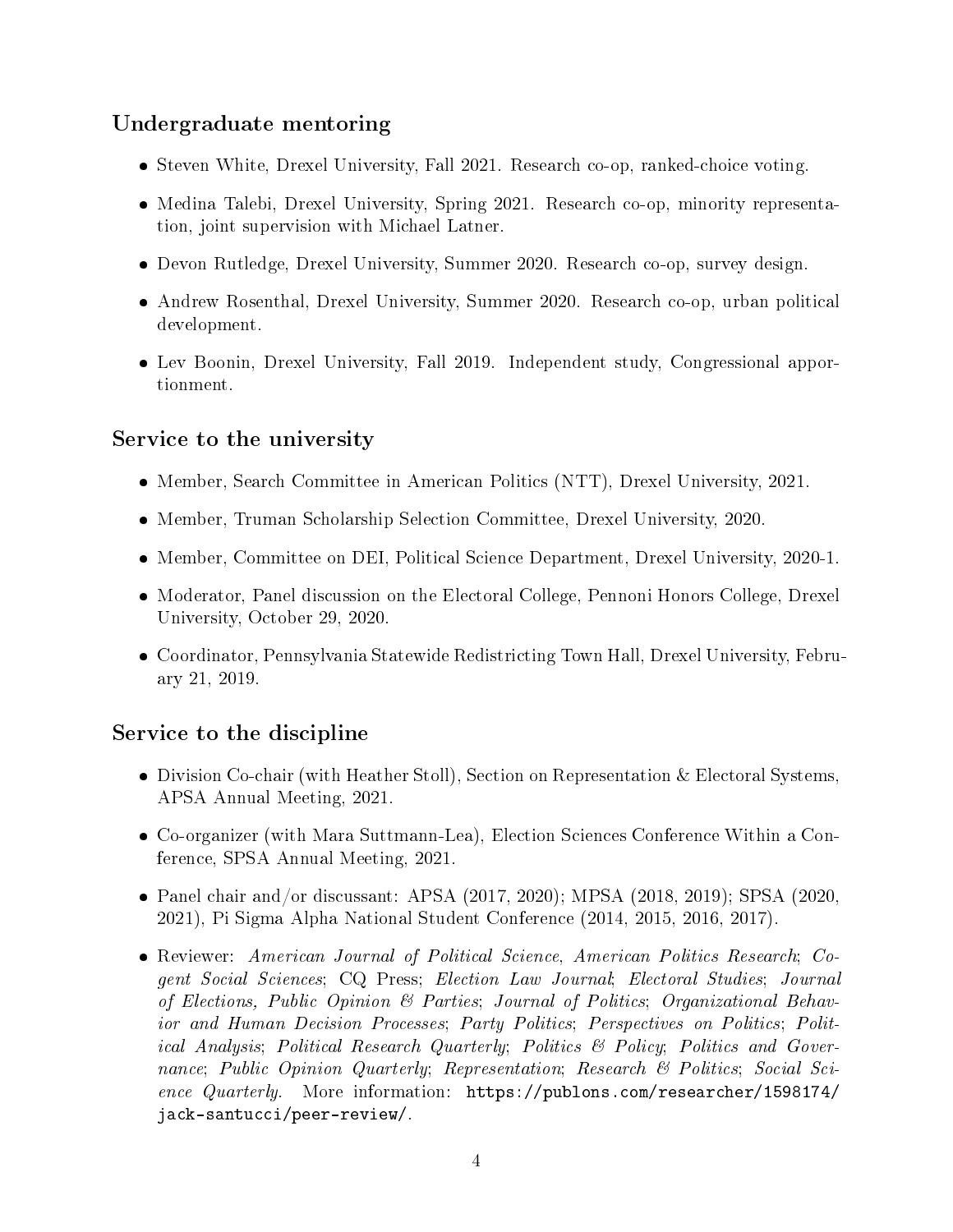#### Awards

- Hall of Honor Inductee for Education, Amity Regional School District No. 5, Connecticut, 2019.
- Best Paper, "Maine Ranked-choice Voting as a Case of Electoral-system Change,"  $Rep$ resentation, 2018.
- Jill Hopper Memorial Fellowship, Department of Government, Georgetown University, 2015-6.

#### Conference presentations

- "Ranked-choice Voting Might Not 'Work"' APSA 2021 short course on "Pluralism and the Politics of Reform: Achieving Multi-racial, Multi-party Democracy." [https:](https://www.youtube.com/watch?v=e2B8FlWLGSQ) [//www.youtube.com/watch?v=e2B8FlWLGSQ.](https://www.youtube.com/watch?v=e2B8FlWLGSQ)
- Study Preregistration: East-coast and National Experimental Tests of Candidate Entry under Single-seat Ranked-choice Voting" (with Jamil Scott)  $-$  APSA 2020.
- "The Generational Divide on Ranked-choice Voting" (with Devin McCarthy)  $SPSA$ 2020.
- The Single Transferable Vote and Government Spending: Causal Evidence from U.S. Cities" - MPSA 2019, APSA 2019.
- A Populist-elite Dimension in the U.S. Public? Evidence from Two Surveys in 2016 MPSA 2018, APSA 2018.
- $\bullet$  "The Salience of Race Across All Fifty States" State Politics & Policy 2018.
- "In America, Why Does Proportional Voting Have to Attack Political Parties?" -MPSA 2018, APSA 2018 (poster).
- Analyzing a Three-dimensional Policy Space with Little Prior Knowledge: The Council of the City of New York,  $1938-47"$  – APSA 2017 (poster).
- Estimating Dynamic, Common-space Public Opinion: Why Maine Took Two Decades to Adopt Ranked-choice Voting" – State Politics & Policy 2017, APSA 2017.
- $\bullet$  "Exit from PR & Implications for Ranked-choice Voting in American Government" -MPSA 2016, APSA 2016, SPSA 2017.
- "The Other Side of Urban Reform: Insurgents & Issues under City STV, 1930-61" -MPSA 2016.
- "Ends Against the Middle: Revisiting the Repeal of PR in Cincinnati" POLMETH 2015 (poster), APSA 2015 (poster), SPSA 2016.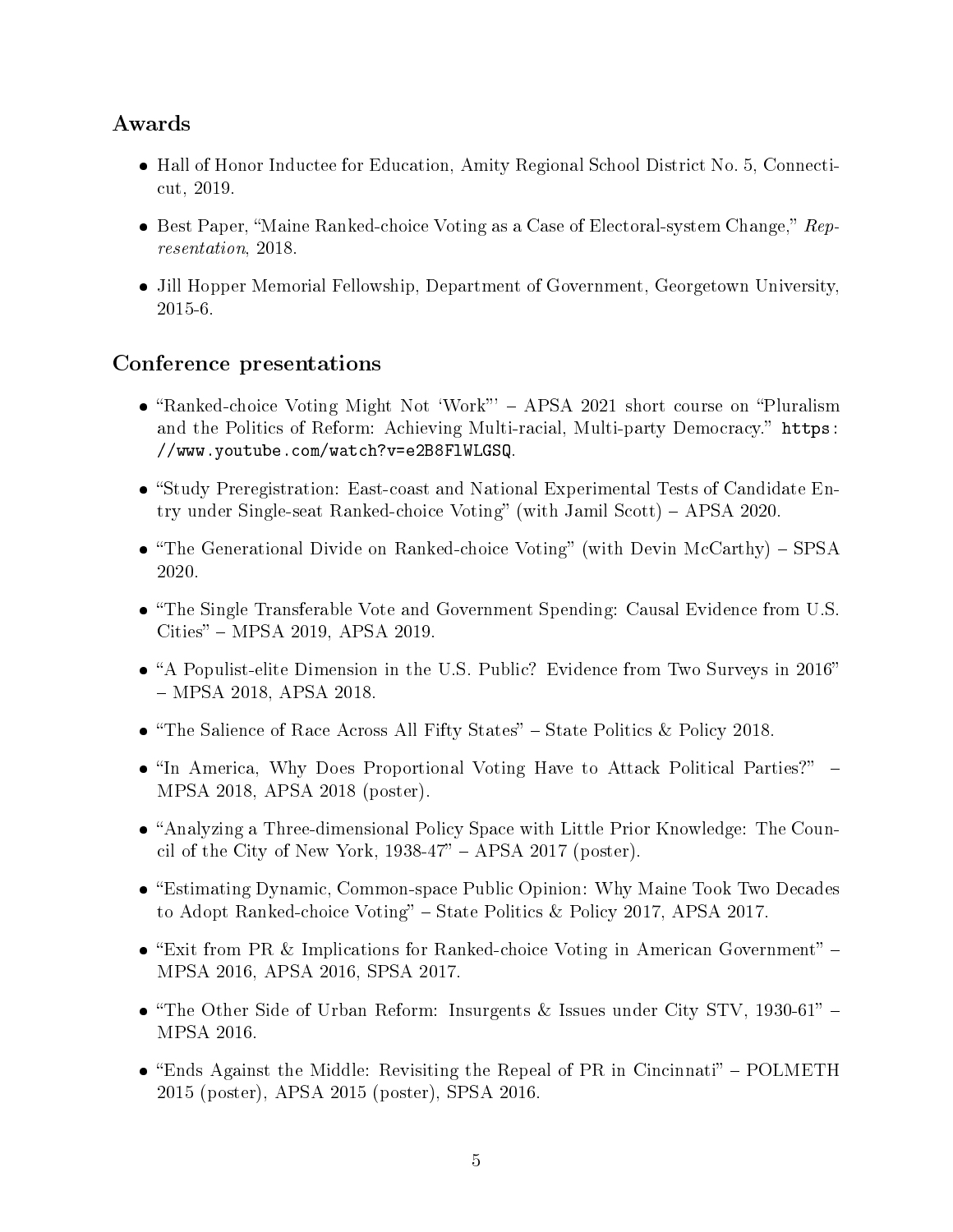- Party Splits & The Choice of Proportional Representation: Evidence from American  $Cities'' - SPSA 2014, MPSA 2015 (poster), APSA 2015.$
- $\bullet$  "The Coalition Politics of Ranked-choice Voting at Mid-century" APSA 2015 short course on "Ranked Choice Voting in the USA: Developments and Debates."
- "Ethnic Appeals & the Personal Vote" SPSA 2013.

#### Long-form articles for non-academic audiences

- Santucci, Jack. 2010. "What is the Future for Democracy Promotion?" Democracy  $\mathcal B$  $Society 7 (1): 5-7. <https://bit.ly/3qx28iZ.>$  $Society 7 (1): 5-7. <https://bit.ly/3qx28iZ.>$  $Society 7 (1): 5-7. <https://bit.ly/3qx28iZ.>$
- Santucci, Jack and Magnus Öhman. 2009. "Practical Solutions for the Disclosure of Campaign & Political Party Finance." In [Political Finance Regulation: The Global](http://www.eods.eu/library/IFES.Political_Finance_Regulation_The_Global_Experience.pdf) *Experience*, edited by Magnus Öhman & Hani Zainulbhai, 25-42. Washington, DC: IFES. [http://bit.ly/2BGj55M.](http://bit.ly/2BGj55M)
- Santucci, Jack. 2006. "[The Missing Half: Ensuring Fair Representation in Post-merger](http://onlinelibrary.wiley.com/doi/10.1002/ncr.148/abstract) [Essex, Vermont.](http://onlinelibrary.wiley.com/doi/10.1002/ncr.148/abstract)" National Civic Review 95 (3): 42-50. [https://doi.org/10.1002/](https://doi.org/10.1002/ncr.148) [ncr.148.](https://doi.org/10.1002/ncr.148)

#### Short-form articles for non-academic audiences

- Kosar, Kevin R. and Jack Santucci. 2021. What is the one-vote system? A Q&A with Jack Santucci." American Enterprise Institute, October 25. [https://bit.ly/](https://bit.ly/31unG96) [31unG96.](https://bit.ly/31unG96)
- $\bullet$  Santucci, Jack. 2021. "There's a better way to run city elections and it's native to Philadelphia." The Philadelphia Inquirer, October 6. [https://bit.ly/3wo8XrD.](https://bit.ly/3wo8XrD)
- Cormack, Lindsey and Jack Santucci. 2021. "New Yorkers used ranked-choice voting last month. Did it eliminate spoilers, as promised?" The Monkey Cage/Washington Post, July 27. [https://wapo.st/2UNUiYG.](https://wapo.st/2UNUiYG)
- Santucci, Jack. 2021. "Ranked choice voting in New York City will not upset the two-party system, but it is raising questions about political parties." LSE's American Politics & Policy, July 22. [https://bit.ly/3hVGK5W.](https://bit.ly/3hVGK5W)
- Santucci, Jack. 2021. "The Fight Over Ranked-Choice Voting in New York City." 3streams, June 18. [https://bit.ly/3whmpO1.](https://bit.ly/3whmpO1)
- $\bullet$  Santucci, Jack. 2021. "Nonpartisan elections don't reduce polarization." 3streams, February 11. [https://bit.ly/3bHnrtg.](https://bit.ly/3bHnrtg)
- Santucci, Jack. 2020. "Principles of democratic reform on the ballot in 2020."  $3streams$ , November 3. [https://bit.ly/3CN4KAn.](https://bit.ly/3CN4KAn)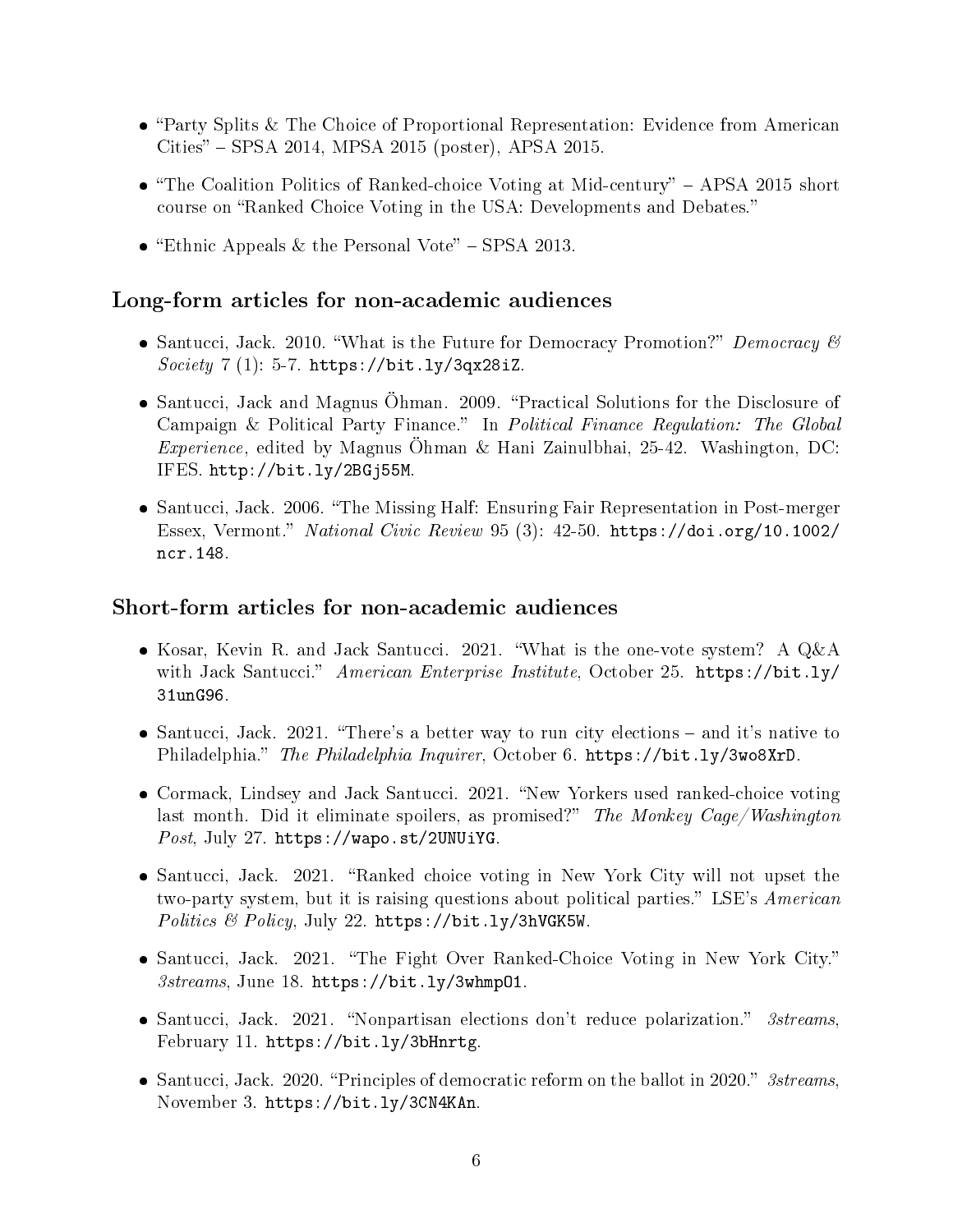- Santucci, Jack. 2020. "There are (at least) two 'lefts' and two 'rights."'  $3streams$ , August 20. [https://bit.ly/3mIaaXx.](https://bit.ly/3mIaaXx)
- Santucci, Jack and Benjamin Reilly. 2020. "[Utah's new kind of ranked-choice voting](http://bit.ly/37l3tAR ) could hurt political minorities  $-$  and sometimes even the majority." LSE's American Politics & Policy, January 23. [http://bit.ly/37l3tAR.](http://bit.ly/37l3tAR)
- Santucci, Jack. 2019. "[Ranked-choice voting and the future of small-d democracy in](https://www.nydailynews.com/opinion/ny-oped-ranked-choice-voting-and-small-d-democracy-20191114-b4yhi6orofg2tg7t7on3jieabe-story.html) [New York.](https://www.nydailynews.com/opinion/ny-oped-ranked-choice-voting-and-small-d-democracy-20191114-b4yhi6orofg2tg7t7on3jieabe-story.html)" New York Daily News, November 14. [https://bit.ly/2XJ3BGj.](https://bit.ly/2XJ3BGj)
- Santucci, Jack. 2019. [Factional voting in local elections: The case of Cambridge,](https://urbanaffairsreview.com/2019/02/07/factional-voting-in-local-elections-the-case-of-cambridge-ma/) [MA.](https://urbanaffairsreview.com/2019/02/07/factional-voting-in-local-elections-the-case-of-cambridge-ma/)" Urban Affairs Forum, February 7. [https://bit.ly/2SDISU5.](https://bit.ly/2SDISU5)
- Santucci, Jack. 2018. [Why adopting proportional voting may bring back the big-tent](http://bit.ly/2F7KEav) [political party.](http://bit.ly/2F7KEav)" LSE's American Politics & Policy, November 5. [http://bit.ly/](http://bit.ly/2F7KEav) [2F7KEav.](http://bit.ly/2F7KEav)
- Santucci, Jack. 2018. "[Maine's election shows that ranked-choice voting is hot right](http://blogs.lse.ac.uk/usappblog/2018/06/15/maines-election-shows-that-ranked-choice-voting-is-hot-right-now-but-we-have-been-here-before/) [now. But we have been here before.](http://blogs.lse.ac.uk/usappblog/2018/06/15/maines-election-shows-that-ranked-choice-voting-is-hot-right-now-but-we-have-been-here-before/)" LSE's American Politics  $\mathcal B$  Policy, June 15. [http://bit.ly/2lbEsBp.](http://bit.ly/2lbEsBp)
- Santucci, Jack and Larry Diamond. 2018. "[How ranked-choice voting could empower](http://www.scholarsstrategynetwork.org/brief/how-ranked-choice-voting-could-empower-independents-and-make-american-elections-more-inclusive) [independents and make American elections more inclusive.](http://www.scholarsstrategynetwork.org/brief/how-ranked-choice-voting-could-empower-independents-and-make-american-elections-more-inclusive)" Scholars Strategy Network, February 9. [http://bit.ly/2F1rC21.](http://bit.ly/2F1rC21)
- Santucci, Jack. 2017. "Competent Poll Workers Bolstered Voters' Confidence in 2016." Democracy Fund, November 1. [http://bit.ly/2GQIvN7.](http://bit.ly/2GQIvN7)
- Santucci, Jack. 2017. "Maine's citizens passed 'ranked-choice voting.' Why did [Republicans shoot it down?](https://www.washingtonpost.com/news/monkey-cage/wp/2017/05/31/maines-citizens-passed-ranked-choice-voting-why-did-republicans-shoot-it-down/)" The Monkey Cage/Washington Post, May 31. [http:](http://wapo.st/2BcksrJ) [//wapo.st/2BcksrJ.](http://wapo.st/2BcksrJ)
- Santucci, Jack. 2016. "[Past experience shows that proportional representation is pos](http://blogs.lse.ac.uk/usappblog/2016/12/20/past-experience-shows-that-proportional-representation-is-possible-in-the-us-but-there-are-tradeoffs/)sible in the US, but there are tradeoffs." LSE's American Politics  $\mathcal{B}$  Policy, December 20. [http://bit.ly/2hzDaBE.](http://bit.ly/2hzDaBE)
- Santucci, Jack. 2016. [Will ranked-choice voting succeed in Maine? That depends on](https://www.washingtonpost.com/news/monkey-cage/wp/2016/10/13/will-ranked-choice-voting-succeed-in-maine-that-depends-on-the-democrats/) [the Democrats.](https://www.washingtonpost.com/news/monkey-cage/wp/2016/10/13/will-ranked-choice-voting-succeed-in-maine-that-depends-on-the-democrats/)" The Monkey Cage/Washington Post, October 13. [http://wapo.st/](http://wapo.st/2ejA3vG) [2ejA3vG.](http://wapo.st/2ejA3vG)
- Santucci, Jack. 2012. «[Le scrutin proportionnel aux États-Unis est-il envisageable?](http://blogues.radio-canada.ca/generatrice/2012/05/17/le-scrutin-proportionnel-aux-etats-unis-est-il-envisageable/)» Blogue génératrice/Radio-Canada, May 17. [http://bit.ly/2EkNd7v.](http://bit.ly/2EkNd7v)
- Richie, Rob and Jack Santucci. 2008. "How D.C. votes." The Washington Times, November 10. [https://www.washingtontimes.com/news/2008/nov/10/how-dc-votes/.](https://www.washingtontimes.com/news/2008/nov/10/how-dc-votes/)
- Santucci, Jack. 2006. "New districts in harmony with one person, one vote." The Amarillo Globe-News, July 9. [https://bit.ly/3wbhVrF.](https://bit.ly/3wbhVrF)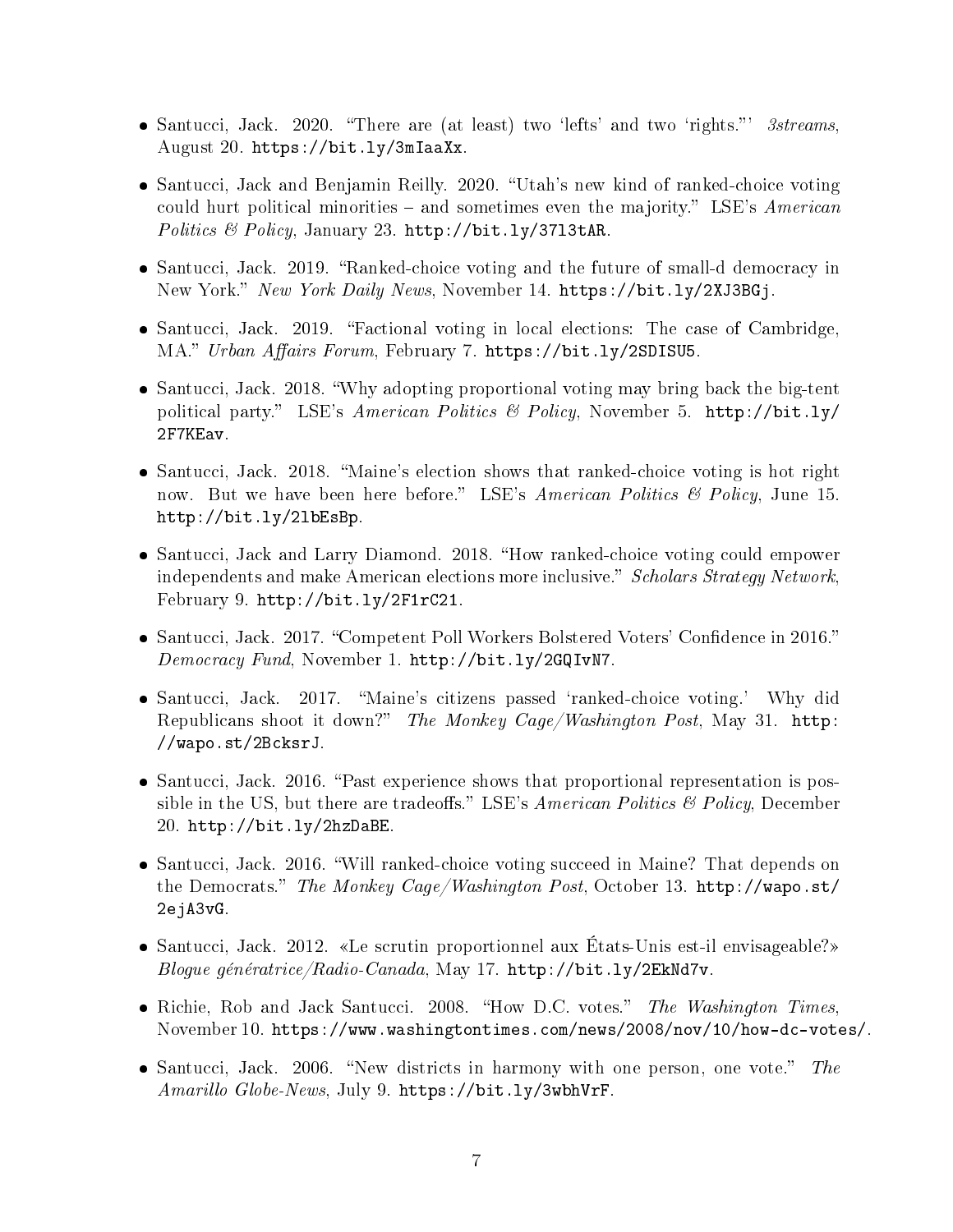#### Invited talks

- "Proportional Representation in America?" Rules of the Game (podcast of Stephan Kyburz), December 6, 2021. [https://bit.ly/3Hs6XTH.](https://bit.ly/3Hs6XTH)
- **Interview series on 'voting methods.' Oregon League of Women Voters, October 16,** 2021.
- "Block-preferential and 'Final Five' Voting." Ranked Choice Voting for Colorado, August 19 and 26, 2021.
- "Getting Rid of the Parties vs. Having More Parties." Independent Pennsylvanians, June 13, 2021. [https://bit.ly/37APV5R.](https://bit.ly/37APV5R)
- . "Is Ranked Choice Voting Good for DC?" District of Columbia Democratic Party, January 7, 2021.
- "Breaking Polarization: The Promise and Perils of Election Reform" (with Lee Drutman), Drexel University Libraries, October 27, 2020. [https://www.youtube.com/](https://www.youtube.com/watch?v=KEl7S0U69uc) [watch?v=KEl7S0U69uc.](https://www.youtube.com/watch?v=KEl7S0U69uc)
- "Long-term Issues with Voting Rights in the United States." University of Miami (POL 401, Prof. Joe Uscinski), October 12, 2020.
- "Communicating Research to the Public." MPSA Annual Meeting, April 2020.
- $\bullet$  "Can America Become a Multiparty System?" Science of Politics (with Lee Drutman, hosted by Matt Grossman), January 29, 2020. [https://www.niskanencenter.org/can-america-become-a-multiparty-system/.](https://www.niskanencenter.org/can-america-become-a-multiparty-system/)
- Panel discussion on charter reform. City Club of Portland (OR), July 18, 2019.
- "How to Communicate Research to the Public." MPSA Annual Meeting, April 2019.
- What History Can Teach Us About the Prospects for Ranked-choice and Proportional Voting." The College of New Jersey, March 8, 2019.
- "Episode 14: Spoiled." Tatter (Podcast of Prof. Michael Sargent, Sociology, Bates College), June 7, 2018. [https://tatter.fireside.fm/14.](https://tatter.fireside.fm/14)
- "Why Does America Have Only Two Parties?" International Republican Institute, November 3, 2017.
- "History of Ranked-choice Voting in the United States" (webinar). RCV Resource Center, September 8, 2017. [https://www.youtube.com/watch?v=2IjZB7V84kU.](https://www.youtube.com/watch?v=2IjZB7V84kU)
- "Election Assistance in International Development." Colorado College (Prof. Bozena Welborne), October 8, 2010.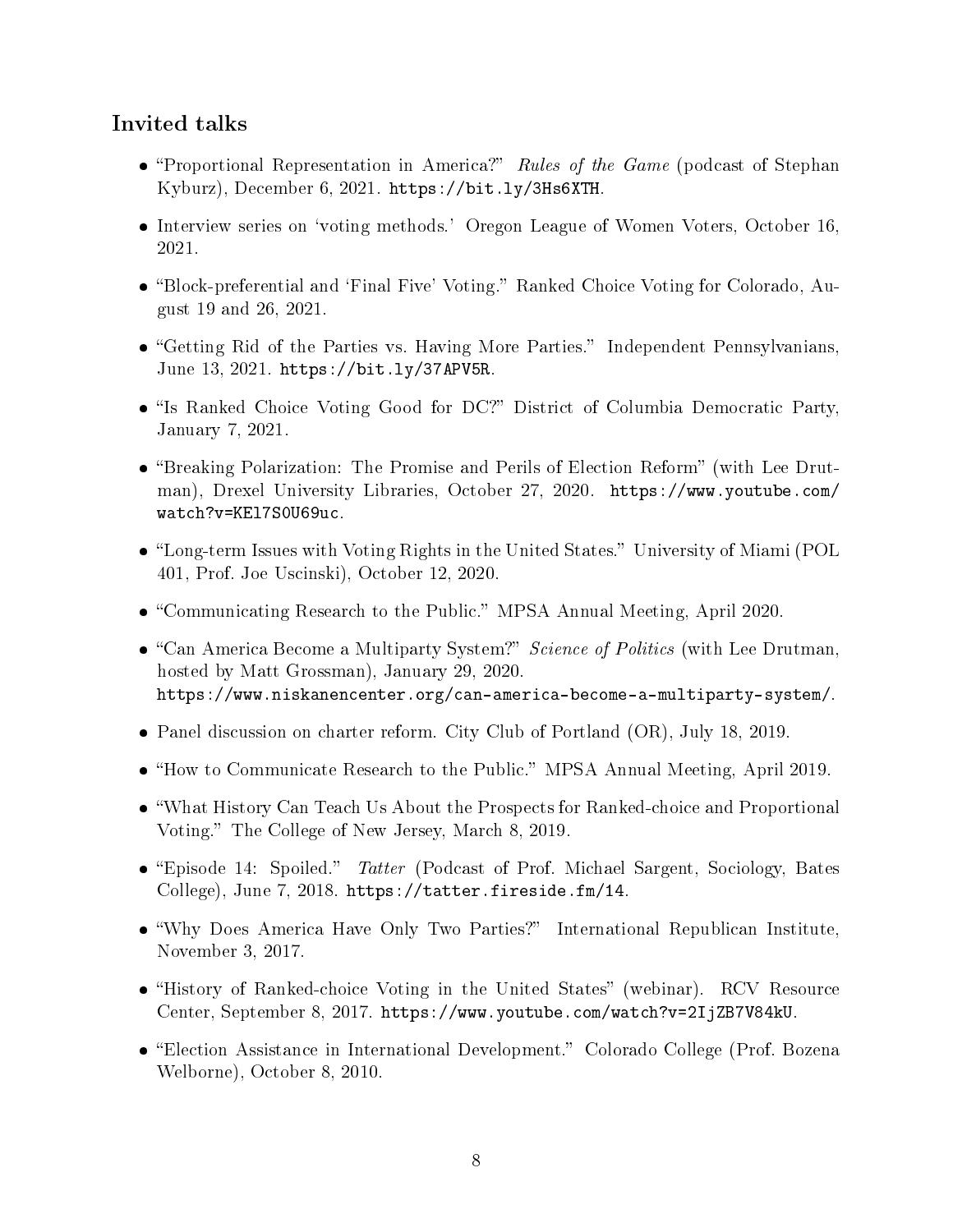## Volunteering

- $\bullet$  Member, Scholars Strategy Network, 2018-present.
- Member, [ACE Electoral Knowledge Network,](http://www.aceproject.org) 2011-present.
- Member, Our Shared Republic (working group on electoral reform), 2020-1.
- Member, Academic Working Group, FairVote, 2015-21.
- Precinct Captain, District of Columbia Board of Elections and Ethics, 2010-4.

#### Non-academic work experience

- Research Fellow, [Democracy Fund,](http://www.democracyfund.org) 2017-8. Analyze survey data for Elections Team.
- Research Associate, [International Foundation for Electoral Systems,](http://www.ifes.org) 2008-10. Redesign and manage [https://electionguide.org,](https://electionguide.org) support Political Finance team.
- Graduate Intern, [Campaign Finance Institute,](http://www.cfinst.org) Summer 2008. Compile disclosure data, proofread book chapters.
- Program Associate, [FairVote,](http://www.fairvote.org) 2005-7. Create and manage blog, support Program for Representative Government (proportional representation).
- District Office Intern, U.S. Representative James H. Maloney, Summer 1999. Answer phone, staff front desk, fulfill constituent requests for information.

#### Academic references

#### Teaching

- Dr. Richardson Dilworth, Professor of Political Science, Drexel University, [rd43@drexel.edu.](mailto:rd43@drexel.edu)
- Dr. David A. Jones, Professor of Political Science and Washington Semester Program Director, James Madison University, [jones3da@jmu.edu.](mailto:jones3da@jmu.edu)

#### Research

- Dr. Joshua J. Dyck, Professor of Political Science, University of Massachusetts, Lowell, [Joshua\\_Dyck@uml.edu.](mailto:Joshua_Dyck@uml.edu)
- Dr. Daniel J. Hopkins, Professor of Political Science, University of Pennsylvania, [danhop@sas.upenn.edu.](mailto:danhop@sas.upenn.edu)
- Dr. Jack H. Nagel, Professor Emeritus of Political Science, University of Pennsylvania, [nageljh@sas.upenn.edu.](mailto:nageljh@sas.upenn.edu)